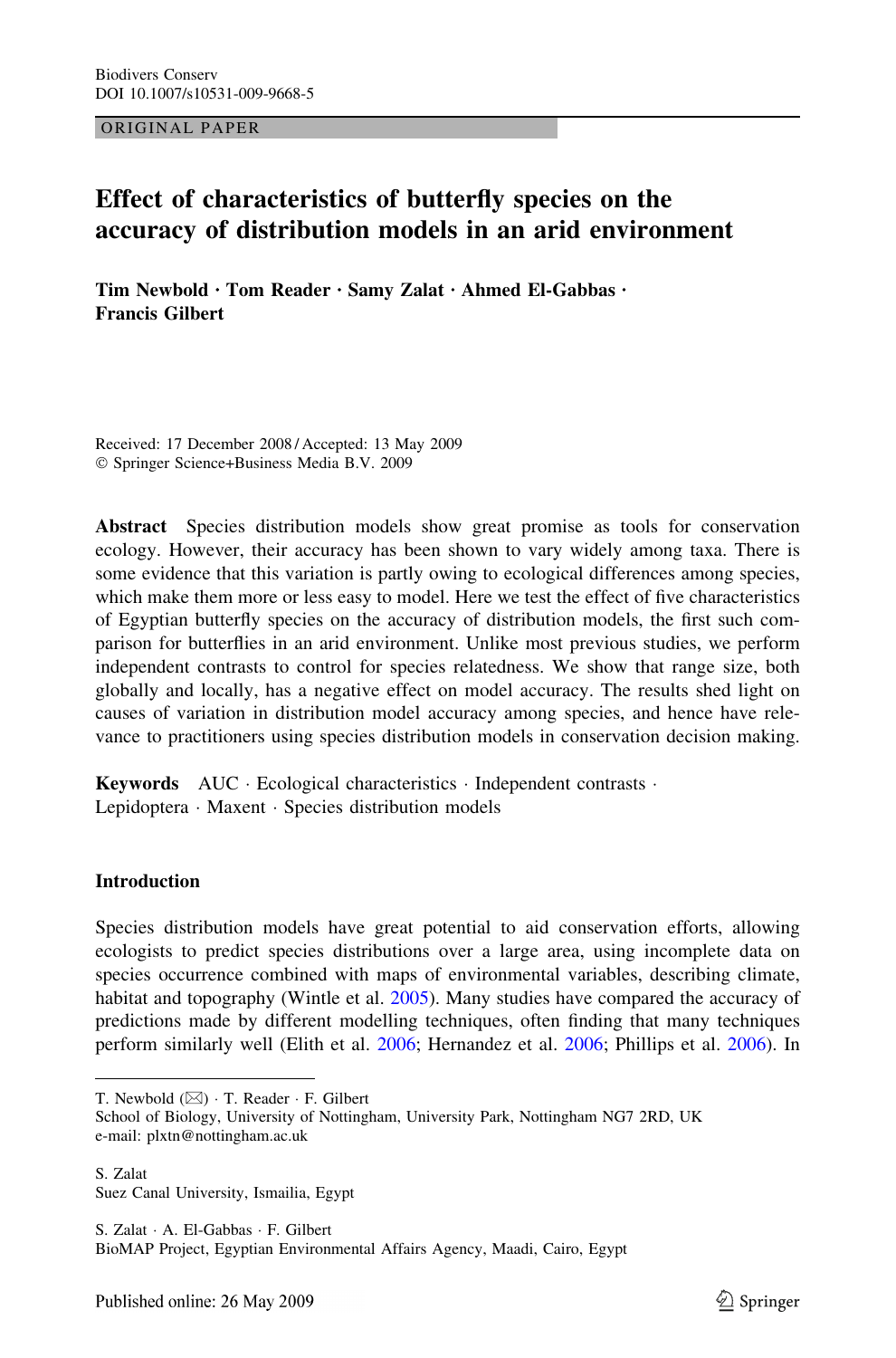fact, there may be more variation in model accuracy among species than among modelling techniques (Berg et al. [2004;](#page-10-0) Elith et al. [2006\)](#page-10-0). As a result, whether the characteristics of species affect the accuracy of distribution models is a question that is receiving increasing attention in the literature.

The breadth of a species's niche has often been considered when trying to explain differences in model accuracy among species. Studies have found that species with narrow, well-defined niches are better modelled than those with broader niches (Boone and Krohn [1999;](#page-10-0) Pearce et al. [2001;](#page-11-0) Kadmon et al. [2003](#page-10-0); Berg et al. [2004](#page-10-0)) and that models for specialist species are generally more accurate than models for generalists (Hepinstall et al. [2002;](#page-10-0) Segurado and Araújo [2004;](#page-11-0) Elith et al. [2006](#page-10-0)). Species with narrow niches generally have better-defined climate and habitat requirements, which are easier to model (Kadmon et al. [2003](#page-10-0)). Other studies have shown that the breadth of a species' niche relative to the environmental conditions found in the study area as a whole influences model accuracy more than the breadth of a species' niche per se (Seoane et al. [2005](#page-11-0); Hernandez et al. [2006\)](#page-10-0). More marginal species (those that have niches furthest from the average conditions of the study area) have also been shown to be modelled more accurately than less marginal species, probably for similar reasons (Luoto et al. [2005](#page-11-0); Seoane et al. [2005;](#page-11-0) Carrascal et al. [2006;](#page-10-0) Hernandez et al. [2006\)](#page-10-0). We might expect therefore that the accuracy of species distribution models will decrease with increasing niche breadth or habitat tolerance.

Models for species that have narrow distributions in geographical space have also been found to be more accurate than models for species with larger distributions (Stockwell and Peterson [2002;](#page-11-0) Brotons et al. [2004](#page-11-0); Segurado and Araújo 2004; Hernandez et al. [2006](#page-10-0)). This may be related to the effect of niche width, with smaller range size being associated with better-defined habitat requirements (Brotons et al. [2004;](#page-10-0) Hernandez et al. [2006](#page-10-0)). Alternatively, populations of species with larger ranges may show local adaptation to different environmental conditions, decreasing the accuracy of models that consider all populations together (Stockwell and Peterson [2002](#page-11-0); Brotons et al. [2004](#page-10-0)). Similarly, McPherson and Jetz ([2007](#page-11-0)) found that endemic species were modelled more accurately than non-endemic species; this effect may be related to the effects of local range size and niche breadth or may be because the environmental gradients inhabited are incompletely sampled in the case of non-endemics (McPherson and Jetz [2007](#page-11-0)). Overall, we expect species with smaller range sizes, both on local and regional scales, to be modelled more accurately than species with larger ranges. Tests of the effect of range size on model accuracy may be confounded by statistical artefacts. The AUC statistic is a common measure of the accuracy of species distribution models and has been used in many of the studies reviewed here. However, it may be biassed in favour of species with narrow ranges (Lobo et al. [2008](#page-11-0)).

Only a few studies have considered the effect of migratory behaviour on the accuracy of distribution models. All such studies have focused on birds, most finding that models for migratory species were poorer than models for non-migratory species (Pearce et al. [2001;](#page-11-0) McPherson and Jetz [2007\)](#page-11-0), probably because the distributions of migratory species are determined by environmental conditions at very specific times of the year (McPherson and Jetz [2007](#page-11-0)). Conversely, Stockwell and Peterson [\(2002](#page-11-0)) found no difference in model accuracy between migratory and non-migratory species, and Mitchell et al. [\(2001](#page-11-0)) found that models for migratory bird species were better than models for resident species. No previous study has compared model accuracy between migratory and non-migratory butterfly species. Pöyry et al.  $(2008)$  $(2008)$  showed that more mobile butterfly species were better modelled than less mobile species, probably because more mobile species can expand their ranges into uninhabited areas more easily and hence occupy a greater proportion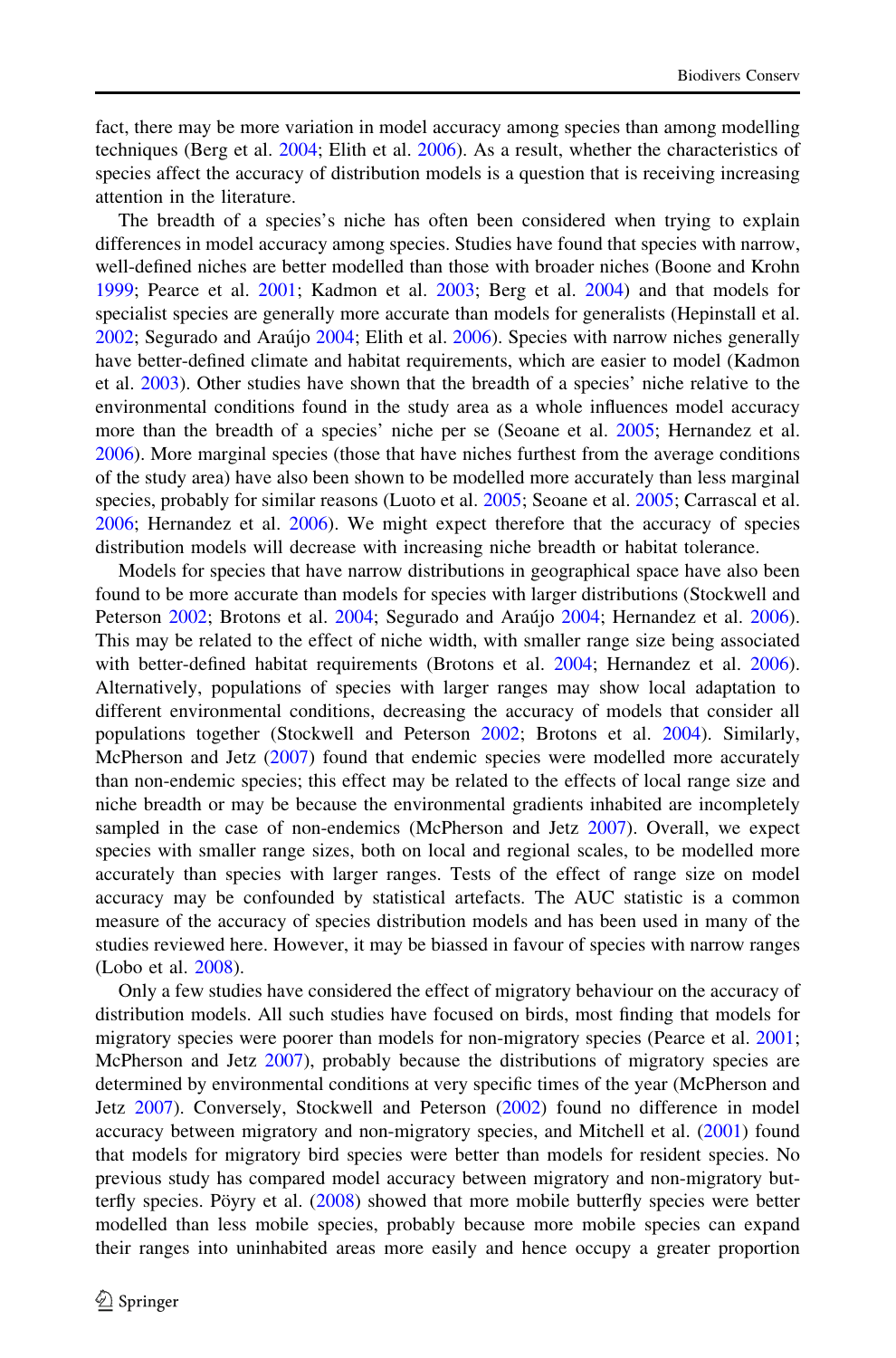of the suitable habitat than less mobile species (but see Pearce et al. [2001\)](#page-11-0). We expect distribution models to be more accurate for resident butterfly species than for migratory species.

There is evidence that both sample size and prevalence (the relative number of presence and absence records) affect the accuracy of distribution models (Manel et al. [1999;](#page-11-0) Stockwell and Peterson [2002;](#page-11-0) Brotons et al. [2004](#page-10-0); Luoto et al. [2005](#page-11-0); Seoane et al. [2005](#page-11-0)). Therefore, it is important to account for these factors when comparing model accuracy among species (Karl et al. [2002](#page-10-0); Huntley et al. [2004](#page-10-0); McPherson et al. [2004\)](#page-11-0). Reported effects of prevalence on model accuracy have been mixed, including both positive and negative relationships (Luoto et al. [2005](#page-11-0); Brotons et al. [2004](#page-10-0)), but we expect model accuracy to increase with sample size.

Some authors have demonstrated evolutionary conservatism of ecological niches (Peterson et al. [1999](#page-11-0)). Furthermore, there may be a substantial heritability in many of the characteristics of species used to explain differences in model accuracy, particularly range size (Jablonski [1987](#page-10-0); Hunt et al. [2005;](#page-10-0) Beck et al. [2006](#page-9-0); but see Webb and Gaston [2003](#page-12-0)). However, to date, only one study has controlled for phylogeny when investigating dif-ferences in distribution model accuracy among species (Pöyry et al. [2008](#page-11-0)). In this case, incorporating phylogeny did not affect the results, but this may not be true for other taxonomic groups, regions or characteristics of species.

In this study, we test the effect of five characteristics of species (local range size, global range size, migratory behaviour, host-plant specialisation and habitat tolerance) on the accuracy of distribution models for butterflies in Egypt, controlling for the potentially confounding effects of sample size and prevalence on model accuracy. Two separate measures of model accuracy were used to minimise the impact of statistical bias on our conclusions. We also control for the influence of species relatedness using independent contrasts.

# Materials and methods

Data describing the occurrence of 59 butterfly species in Egypt were compiled as part of Egypt's BioMAP project (Gilbert and Zalat [2007](#page-10-0)). The species data were collected between 1829 and 2006, but most records date from the 20th Century (Newbold et al. [2009\)](#page-11-0). We used five environmental variables as predictors: four principal components, which describe altitude and 19 bioclimatic variables from WorldClim (Hijmans et al. [2005\)](#page-10-0), and a categorical land cover variable based on AVHRR satellite data (Hansen et al. [2000\)](#page-10-0). Land cover is classified into 13 categories globally—needleleaf evergreen forest, broadleaf evergreen forest, needleleaf deciduous forest, broadleaf deciduous forest, mixed forest, woodland, wooded grassland, closed shrubland, open shrubland, grassland, cropland, bare ground, and urban areas (Hansen et al. [2000\)](#page-10-0)—eight of which are found in Egypt. All variables had a resolution of 30 arc seconds  $(\sim 1 \text{ km})$ .

Models were built with Maxent Version 2.3 (Phillips et al. [2006](#page-11-0)). We generated distribution models for 40 species with at least eight occurrence records. The datasets for each species were divided randomly, with half the records used for model building and half for model evaluation. For each species we built ten models, using different subsets of the data to build and evaluate each.

We initially evaluated the models using the area under the receiver operating characteristic curve (AUC). AUC values were calculated using the trapezoid method (Pearce and Ferrier [2000a\)](#page-11-0). Its calculation requires both presence and absence records. We generated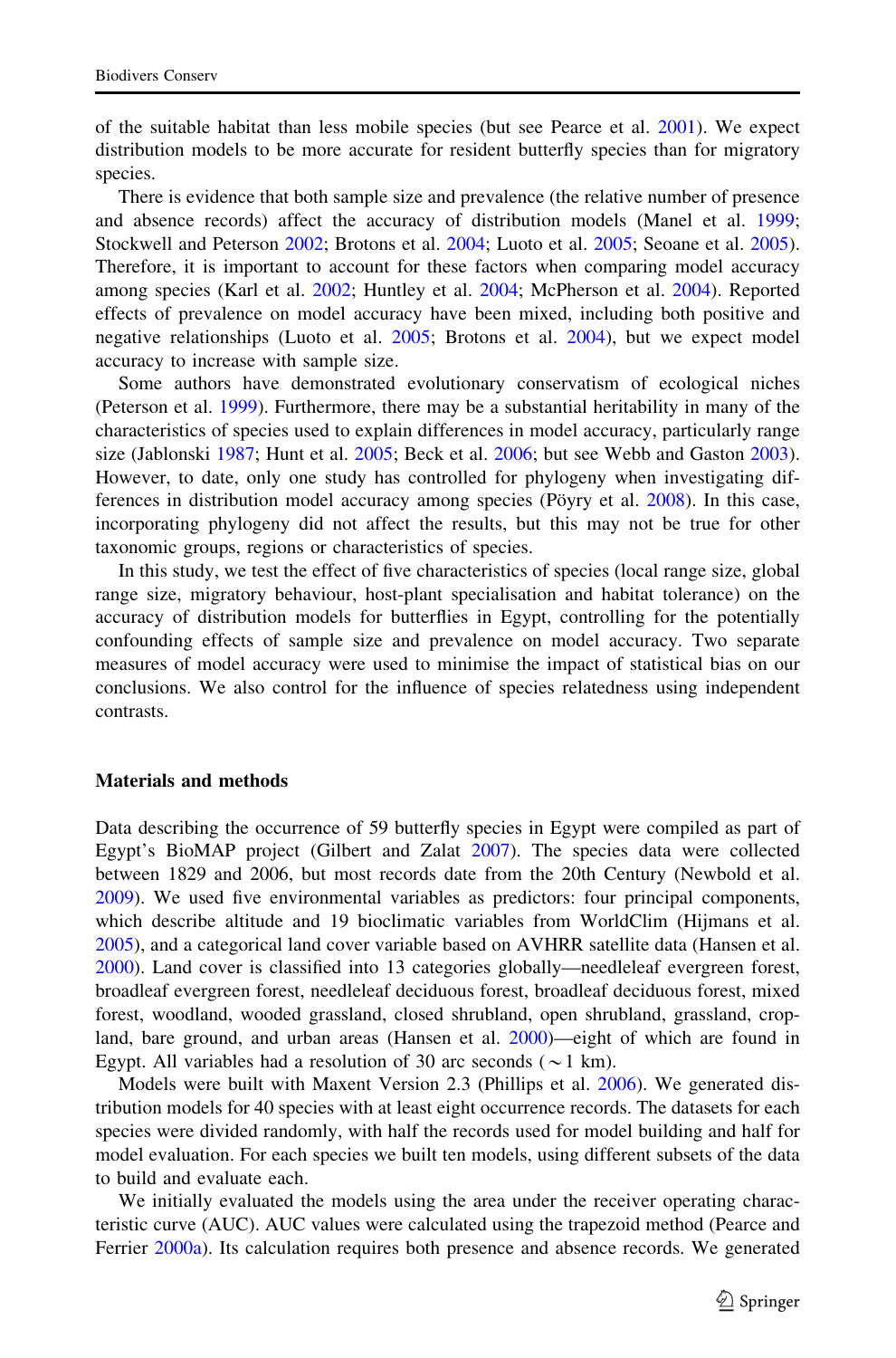2,500 pseudo-absences, randomly situated in grid cells with no recorded occurrence of a given species. The AUC statistic may be sensitive to the extent of the study area and the proportion of this area that the species inhabits. As an additional evaluation of model performance, we fitted a generalised linear model (GLM) with binomial errors using the presences and pseudo-absences reserved for model evaluation as the dependent variable and the model predicted probability of occurrence at these sites as a single independent variable. The deviance explained by this model was used as a measure of model accuracy. Negative values indicate negative relationships between model predicted probability and observed occurrence. AUC values and deviances explained were averaged across all ten model runs for each species.

We considered six characteristics of species that may affect the accuracy of distribution models: (1) the mean number of presence records used in the ten model runs; (2) whether the species is a migrant, partial migrant or resident in Egypt; (3) whether the species is a specialist or generalist in terms of the host plants it uses; (4) the species' inhabited range size within Egypt; (5) its global range size (endemic, near-endemic, restricted-range, narrowly distributed or widespread); and (6) its habitat tolerance. Migratory behaviour data were taken from Gilbert and Zalat [\(2007](#page-10-0)). Species were defined as specialists if their host plants are confined to one genus and as generalists otherwise, according to Gilbert and Zalat [\(2007](#page-10-0)). Maxent outputs a cumulative predicted probability of occurrence for each model between 0 and 100. The mean proportion of grid cells with a predicted value of greater than 50 (averaged across the ten model runs for each species) was used as an index of range size within Egypt. Global range size followed the classifications used in Gilbert and Zalat ([2007\)](#page-10-0). The breadth of a species' habitat tolerance was estimated as the number of land cover categories into which recorded species occurrences fell into.

The results of cross-species comparisons may be confounded by an effect of species relatedness on their niches and on the species characteristics considered. To control for this we calculated independent contrasts for both measures of model accuracy and all six characteristics of species (Harvey and Pagel [1991](#page-10-0)). One species characteristic (migratory behaviour) was a categorical variable with more than two categories, so we reclassified it into a series of binary variables, one for each category of the original variable. A phylogenetic topology was generated based on published studies (Pieridae: Pollock et al. [1998;](#page-11-0) Braby et al. [2006](#page-10-0); Lycaenidae: Pierce et al. [2002](#page-11-0); Pech et al. [2004](#page-11-0); Nymphalidae: Brower [2000;](#page-10-0) Wahlberg et al. [2003](#page-12-0); Freitas and Brown [2004;](#page-10-0) All groups: García-Barros 2000; Wahlberg et al. [2005](#page-12-0)). In the absence of data describing branch lengths, all branches were assigned a length of one, assuming punctuational evolution (Bro-Jørgensen [2007\)](#page-10-0). We inserted small branches of length 0.0001 in to polytomous clades. The phylogenetic tree was constructed in TreeView 1.6.6 (Page [1996\)](#page-11-0) and modified using Mesquite 1.12 (Maddison and Maddison [2007\)](#page-11-0). The independent contrasts were calculated using Compare Version 4.6b (Martins [2004\)](#page-11-0).

# Statistical analysis

We arc-sin transformed model-accuracy measures (both AUC values and deviance explained) to meet assumptions of normality where appropriate. The effects of species characteristics on model accuracy were assessed using analyses of covariance; these analyses took AUC values and deviances explained by the models as the dependent variables, respectively. The six species characteristics were considered as independent variables. Preliminary analysis suggested that two-way interactions did not have a significant effect on model accuracy, so these were excluded from the final analyses.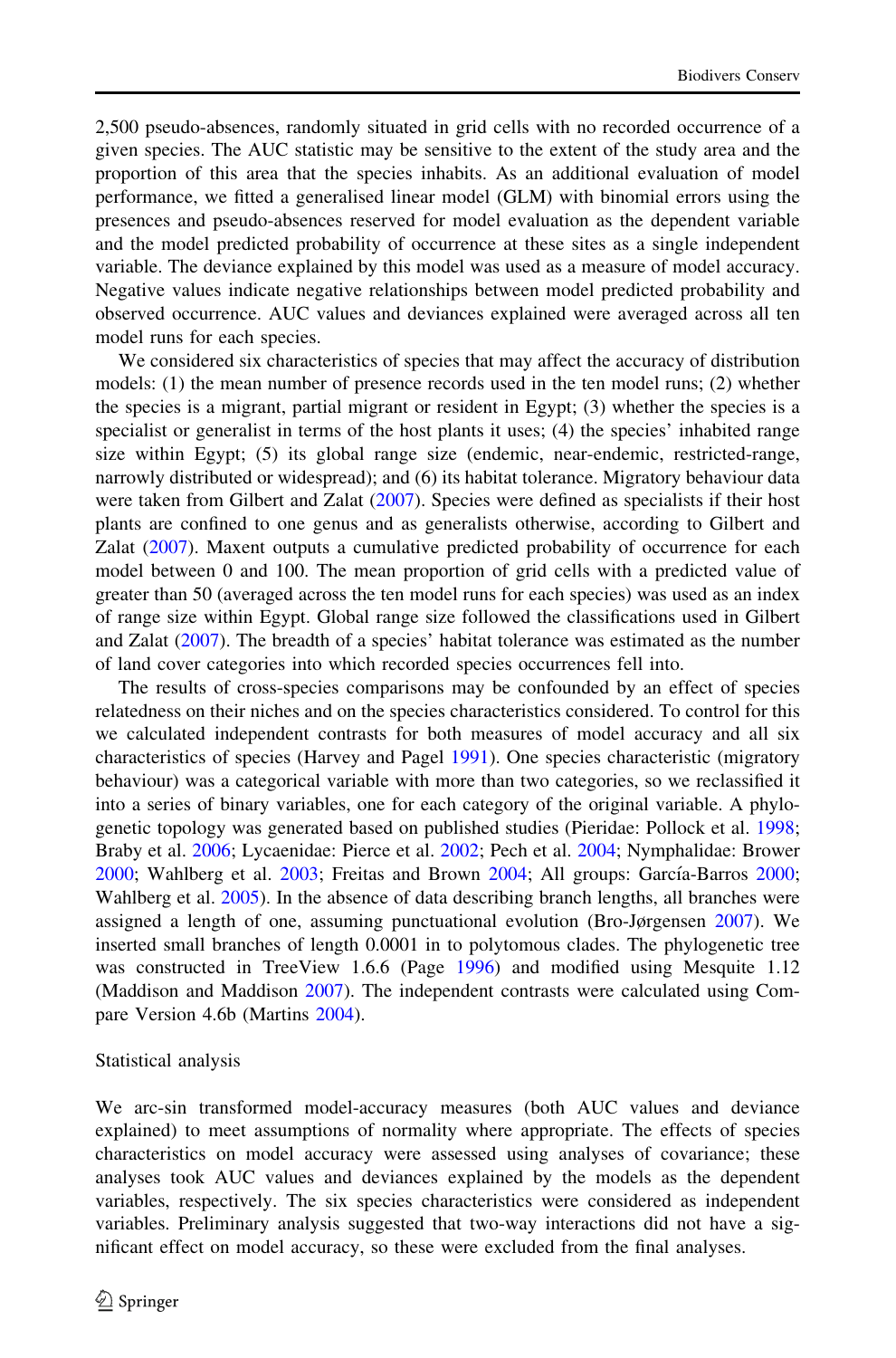We used a model selection method based on the approach recommended by Burnham and Anderson ([2002](#page-10-0)). First, we built a global model with all six terms, and candidate models with every combination of terms. AIC scores were extracted for each model and the difference between a model's AIC value and the lowest value of all models (the AIC difference,  $\Delta_i$ ) was calculated. Model weight was calculated using the following formula (Burnham and Anderson [2002](#page-10-0)):

$$
W_i = \frac{\exp(-\frac{1}{2}\Delta_i)}{\sum_{r=1}^R \exp(-\frac{1}{2}\Delta_r)}
$$

where  $\Delta_i$  is the AIC difference of the model in question and  $\Delta_i$  are the AIC differences of the other models. The relative importance of each variable was assessed by summing the AIC weights of all candidate models containing it (Burnham and Anderson [2002](#page-10-0)), hereafter referred to as the 'sum of AIC weights'. To test the effect of including species with very small numbers of presence records on the conclusions drawn, we repeated the same analyses considering only the 22 species with more than 20 unique presence records.

Relationships among independent contrasts for model accuracy measures and species characteristics were analysed using Pearson's correlation tests.

All statistical tests were carried out in SPSS Version 15.0 and R Version 2.6.1 (R Development Core Team [2004](#page-11-0)).

#### **Results**

Models were generally accurate, attaining a mean AUC value of  $0.83 \pm 0.015$  and explained a mean deviance in species occurrence of  $23.31 \pm 2.98$ . Predicted range size within Egypt had a strong negative effect on model performance, using both AUC values (sum of AIC weights  $= 0.921$ ; Table 1; Fig. [1a](#page-5-0)) and deviances explained by the models (sum of AIC weights  $= 0.997$ ; Table [2](#page-5-0); Fig. [1b](#page-5-0)) as measures of model accuracy. World range also had a strong negative effect on model accuracy, measured using both AUC values (sum of AIC weights  $= 0.733$ ; Table [1](#page-5-0); Fig. 1c) and the deviance explained by the models (sum of AIC weights  $= 0.988$ ; Table [2](#page-5-0); Fig. [1](#page-5-0)d). World range and range within

| Model       | Deviance explained | AIC      | AIC difference $(\Delta_i)$ | Model weight $(w_i)$ |
|-------------|--------------------|----------|-----------------------------|----------------------|
| $R + W$     | 28.13              | $-32.87$ | 0.00                        | 0.134                |
| $S + R + W$ | 29.61              | $-31.70$ | 1.17                        | 0.0749               |
| $P + R + W$ | 29.39              | $-31.58$ | 1.29                        | 0.0706               |
| $M + R + W$ | 32.28              | $-31.25$ | 1.62                        | 0.0598               |
| $R + W + H$ | 28.64              | $-31.16$ | 1.71                        | 0.0572               |
| R           | 20.58              | $-30.87$ | 2.00                        | 0.0495               |
|             |                    |          |                             |                      |

Table 1 Results of a set of general linear models testing the effect of species characteristics on the accuracy of species distribution models for 40 Egyptian butterfly species, measured using the AUC statistic

Characteristics tested were: the number of presence records used to build models (P), migratory behaviour (M), host-plant specificity (S), predicted range size in Egypt (R), world range size (W) and habitat tolerance (H). Candidate models were built with every possible combination of terms. These models were compared using the approach recommended by Burnham and Anderson ([2002](#page-10-0)), by calculating AIC values for each model, the difference between the AIC for a model and the minimum AIC for all models  $(\Delta_i)$ , and model weights based on these values. We only present the best models ( $\Delta_i \le 2$ ) here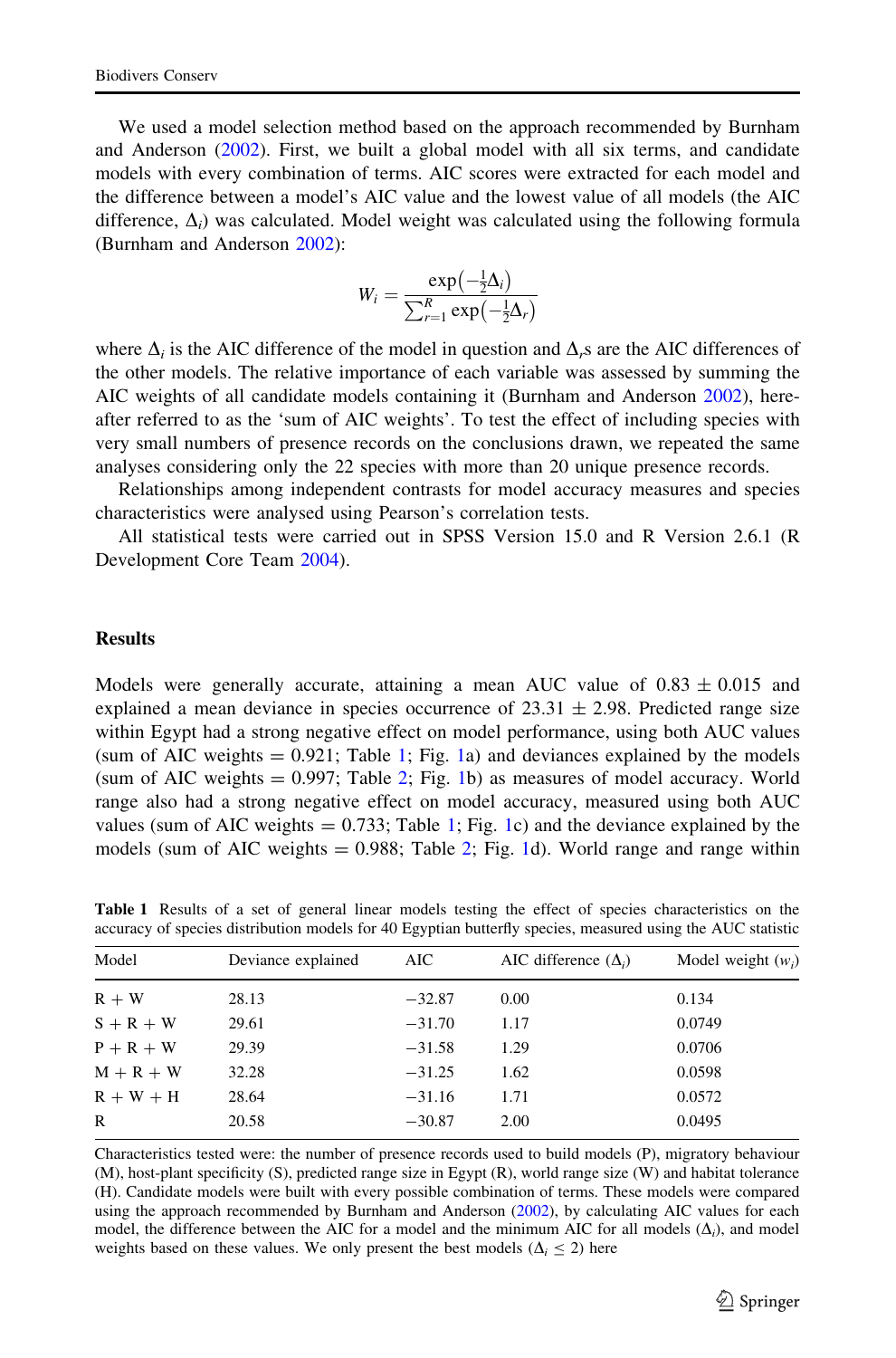<span id="page-5-0"></span>

Fig. 1 Effect of species characteristics on model accuracy. Accuracy was measured using both the AUC statistic and the deviance explained by the models. Species characteristics that had a significant effect on model accuracy are shown: predicted range within Egypt (a, b) and world range (c, d). With the exception of the effect of predicted range size within Egypt on AUC scores, all relationships remained significant after accounting for species relatedness using independent contrasts

Table 2 Results of a set of general linear models testing the effect of species characteristics on the accuracy of species distribution models for 40 Egyptian butterfly species, measured as the deviance explained by the models

| Model           | Deviance explained | AIC      | AIC difference $(\Delta_i)$ | Model weight $(w_i)$ |
|-----------------|--------------------|----------|-----------------------------|----------------------|
| $R + W$         | 52.55              | $-37.82$ | 0.00                        | 0.212                |
| $P + R + W + H$ | 55.75              | $-36.60$ | 1.22                        | 0.115                |
| $P + R + W$     | 53.32              | $-36.47$ | 1.35                        | 0.108                |
| $S + R + W$     | 52.97              | $-36.17$ | 1.65                        | 0.0929               |
| $R + W + H$     | 52.71              | $-35.95$ | 1.87                        | 0.0832               |
|                 |                    |          |                             |                      |

Characteristics tested were: the number of presence records used to build models (P), migratory behaviour (M), host-plant specificity (S), predicted range size in Egypt (R), world range size (W) and habitat tolerance (H). Candidate models were built with every possible combination of terms. These models were compared using the approach recommended by Burnham and Anderson ([2002\)](#page-10-0), by calculating AIC values for each model, the difference between the AIC for a model and the minimum AIC for all models  $(\Delta_i)$ , and model weights based on these values. We only present the best models ( $\Delta_i \le 2$ ) here

Egypt did not correlate significantly with one another (Spearman rank correlation:  $r_s = 0.120$ ,  $n = 40$ ,  $P > 0.05$ ). There was limited support for an effect on model accuracy of the number of presence records used to build models (sum of AIC weights  $= 0.347$  and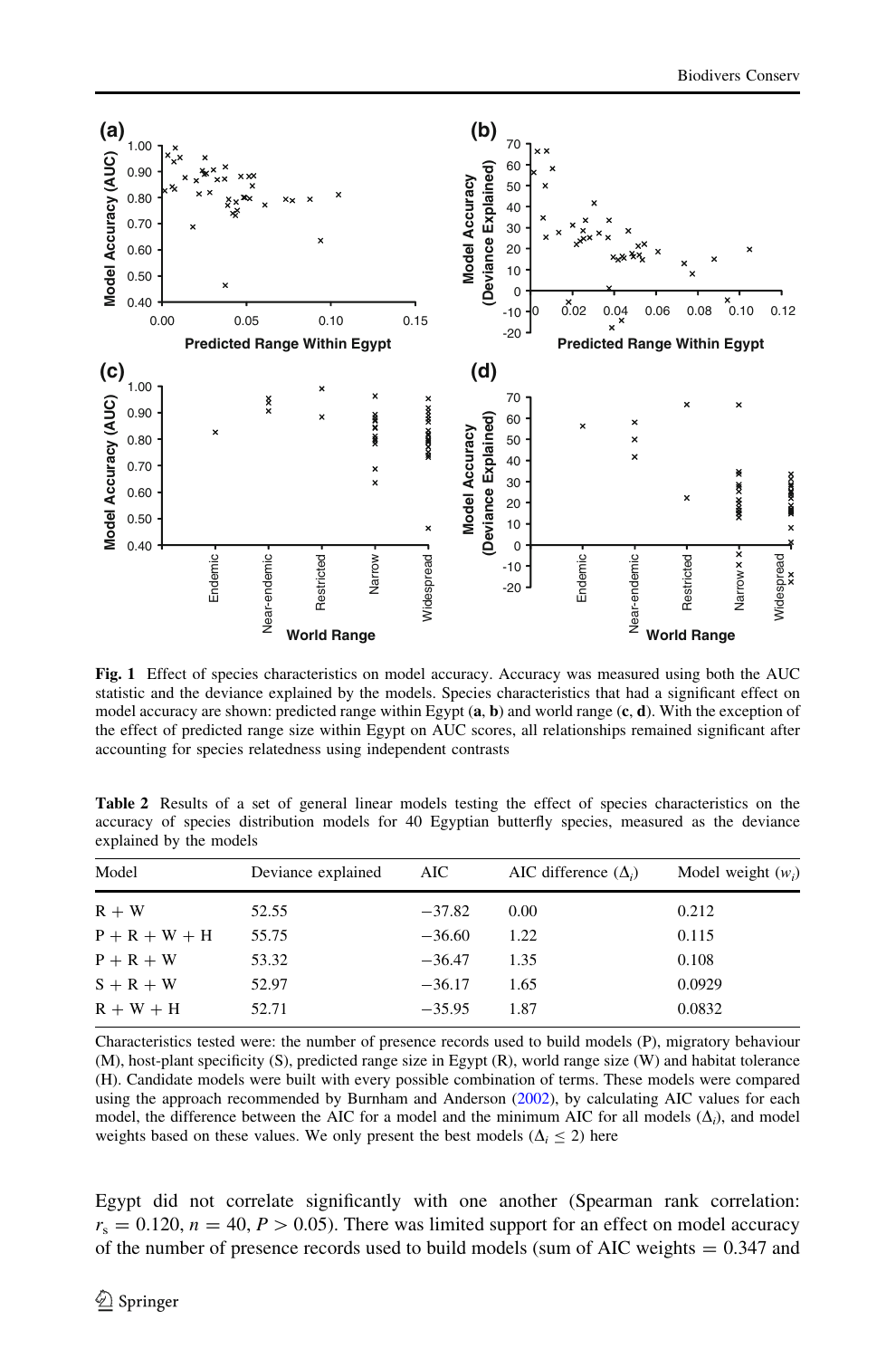0.453, for AUC values and deviances explained by models, respectively), migratory behaviour (sum of AIC weights  $= 0.382$  and 0.224), host-plant specificity (sum of AIC weights  $= 0.316$  and 0.318) or habitat tolerance (sum of AIC weights  $= 0.302$  and 0.411). Considering only species with more than 20 unique presence records did not qualitatively alter the results, although migratory behaviour appeared to be a more important determinant of model accuracy in these analyses (Tables [3,](#page-9-0) [4](#page-9-0) in [Appendix](#page-8-0)).

When species relatedness was accounted for using independent contrasts, world range still showed a significant negative relationship with model accuracy, estimated using both AUC ( $r_p = -0.323$ ,  $N = 39$ ,  $P = 0.045$ ) and deviance explained by the models ( $r_p =$  $-0.478$ ,  $N = 39$ ,  $P = 0.002$ ). Predicted range within Egypt showed a significant negative relationship with deviance explained by the models  $(r_p = -0.394, N = 39, P = 0.013)$ , but not with average AUC score  $(r_p = -0.110, N = 39, P = 0.506)$ . All other characteristics tested did not have a significant effect on model accuracy after accounting for the relatedness of species  $(-0.241 \le r_p \le 0.172, N = 39, P > 0.05)$ .

#### **Discussion**

Our results confirm that characteristics of species can strongly affect model accuracy, although the factors considered explained a relatively small proportion of the variation in accuracy measures. Of the six characteristics that we tested, two had consistent significant effects on model performance. Disentangling causal mechanisms for patterns such as these is difficult because range size shows relationships with abundance and occupancy (Gaston et al. [2000](#page-10-0)), and also with ecological characteristics of species, such as dispersal ability and niche breadth (Beck and Kitching [2007](#page-9-0)). However, our results are consistent with hypothesised relationships between range size and the accuracy of distribution models.

Species with large local range sizes had less accurate models than those with small range sizes. This is consistent with the results of other studies (Stockwell and Peterson [2002;](#page-11-0) Brotons et al. [2004](#page-10-0); Segurado and Araújo [2004;](#page-11-0) Hernandez et al. [2006](#page-10-0)). Species with small ranges included both desert species and species inhabiting the Nile Valley and Delta, thus the effect of range size was not an artefact of certain habitats containing better-modelled species. Some authors have suggested that species with smaller ranges have better-defined habitat requirements, making them easier to model (Brotons et al. [2004;](#page-10-0) Hernandez et al. [2006](#page-10-0)). However, contrary to the findings of other studies (Boone and Krohn [1999;](#page-10-0) Pearce et al. [2001;](#page-11-0) Kadmon et al. [2003;](#page-10-0) Berg et al. [2004\)](#page-10-0), we found no evidence of an effect of habitat tolerance on the accuracy of species distribution models. A similar study to our own, comparing model accuracy among butterfly species in a temperate environment (Pöyry et al.  $2008$ ), also found no effect of niche breadth. Therefore, it would seem that other characteristics of butterfly species may be more important in determining the accuracy of butterfly distribution models, or that aspects of niche breadth that determine model accuracy are not captured by the measures used.

It has been suggested that the AUC statistic may be biased in favour of species that occupy a small proportion of the study area (Lobo et al. [2008](#page-11-0)), which may explain the existence of negative relationships between range size and model accuracy. However, in our study, the effect of range size was the same for two independent measures of model accuracy, suggesting that the relationship was not an artefact associated with use of the AUC statistic. More generally, the use of pseudo-absences may affect measures of model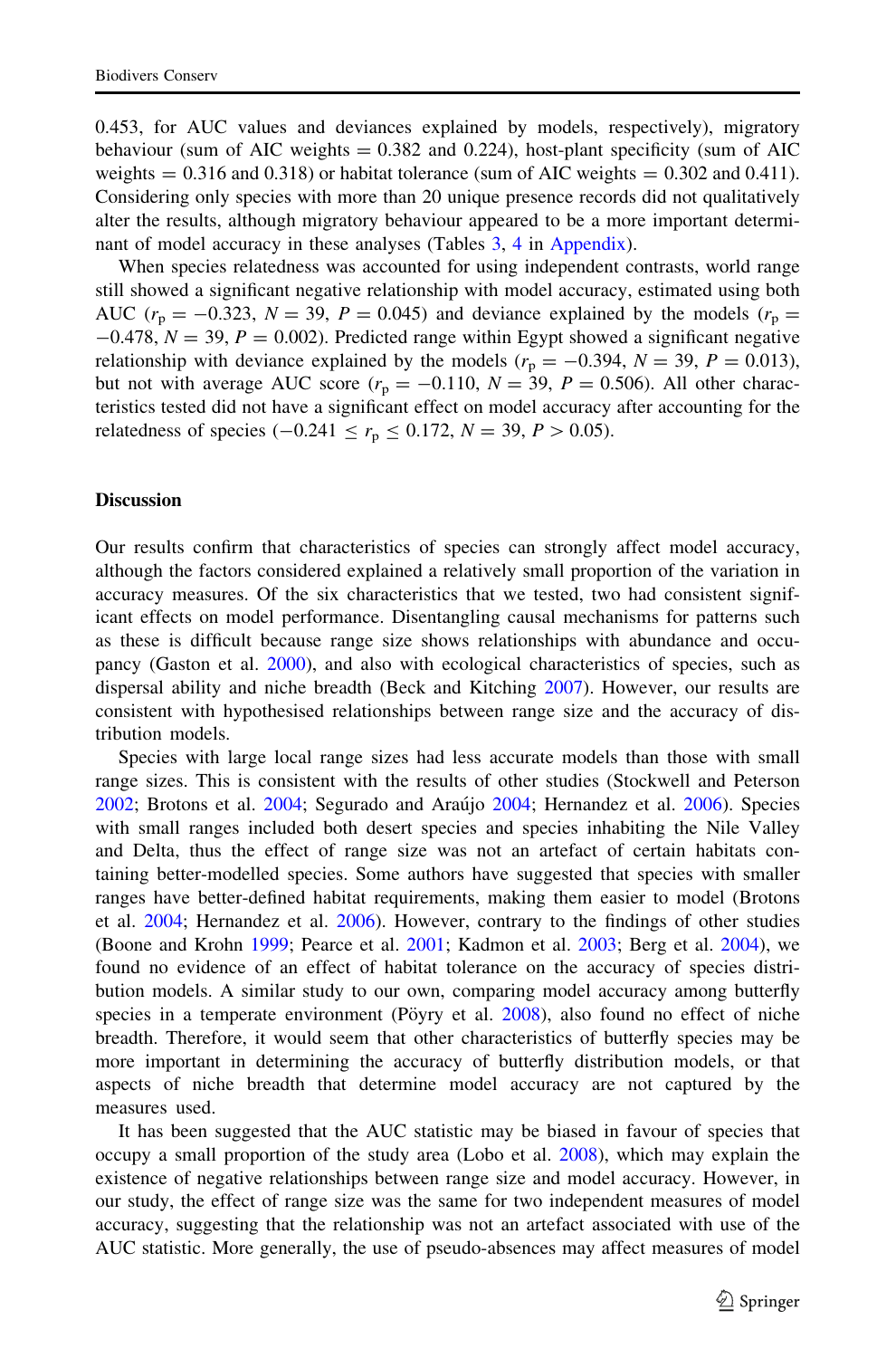accuracy (VanDer Wal et al. [2009\)](#page-12-0) and thus relationships between range size and model accuracy. However, we found a strong effect of both global and local range size on model accuracy. While the effect of local range size may be affected by statistical artefacts, the effect of global range size should not.

Species with larger ranges may be modelled less accurately because the study area contains discrete populations that show different responses to the environment (Stockwell and Peterson [2002](#page-11-0); Brotons et al. [2004](#page-10-0)). Although some studies suggest that niches are highly evolutionarily conserved (Peterson et al. [1999\)](#page-11-0), others have found that organisms can adapt their niches very rapidly in certain situations (Knouft et al. [2006](#page-10-0)). The existence of different populations within species that respond differently to the environment is certainly possible in our study; at least two butterfly species (Carcharodus stauderi and Spialia doris) are known to be represented by two sub-species in Egypt (Gilbert and Zalat [2007\)](#page-10-0). Furthermore, the Nile River, Suez Canal and the mountains of the Eastern and Sinai Deserts may present dispersal barriers for some species, causing isolation of populations.

Global range size also had a strong effect on the accuracy of our models. Predictions for endemic, near-endemic and restricted-range species were better than those for more widespread species. This has been shown before for birds (McPherson and Jetz [2007\)](#page-11-0), and recently for butterflies (Marmion et al. [2008](#page-11-0)). It has been suggested that endemic species are modelled more accurately because the environmental gradients that they inhabit have been completely sampled, whereas only part of the total inhabited environmental space is sampled for non-endemics (McPherson and Jetz [2007](#page-11-0)). Alternatively, the effect of global range may be brought about by similar mechanisms to the effect of local range size, i.e. larger-ranged species having locally-adapted populations (e.g. Stockwell and Peterson [2002\)](#page-11-0) or having broader habitat requirements that are more difficult to model (e.g. Hernandez et al. [2006](#page-10-0)).

Previous studies have suggested that the distributions of specialist species are better modelled than those of generalist species (Hepinstall et al. [2002;](#page-10-0) Segurado and Araújo [2004;](#page-11-0) Elith et al. [2006](#page-10-0)). Ours is the first study to test for this effect in butterflies, and we find little evidence that specialists and generalists differ in the accuracy of their distribution models. Butterflies are dependent on certain plant species as host plants and the distribution of these plants can strongly affect the distribution of the butterflies (Araújo and Luoto [2007](#page-9-0), but see Quinn et al. [1998](#page-11-0)). Therefore, it may be the identity, rather than the number, of host plants that affects the accuracy of butterfly distribution models. If the distribution of a butterfly's host plant is largely determined by climate and habitat, then we might expect that a model for the butterfly that is based on climate and habitat variables will be more accurate than if the host-plant's distribution is determined by other factors.

Few studies have considered the effect of migratory behaviour on the accuracy of species distribution models and these have focused on bird species, generally finding that migrant species are modelled less accurately than resident species (Pearce et al. [2001;](#page-11-0) McPherson and Jetz [2007\)](#page-11-0). If anything, partial migrants had the least accurate models in this study. One possible explanation is that the distributions of both residents and migrants are strongly determined by environmental variables, but that each responds slightly differently to those variables. If partially-migratory species consist of separate populations of migrants and residents, then their distribution models will be less accurate than species that are entirely migratory or entirely resident and respond consistently to the environmental variables. Given the weak trend suggested in our data, more work is needed to explore this phenomenon further.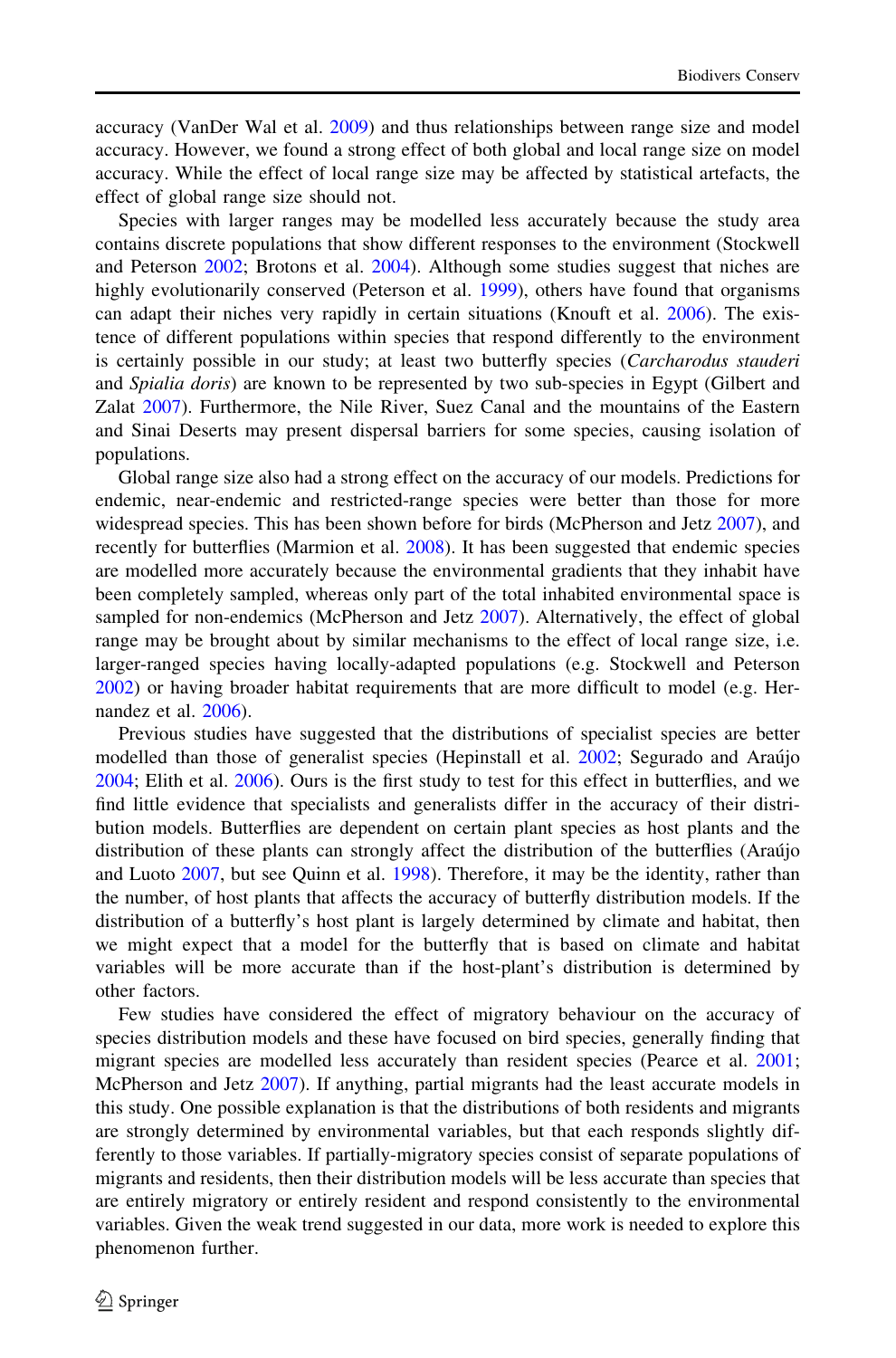<span id="page-8-0"></span>Several authors have reported a significant effect of sample size on model accuracy (Pearce and Ferrier [2000b;](#page-11-0) Stockwell and Peterson [2002](#page-11-0); Phillips et al. [2004;](#page-11-0) Hernandez et al. [2006\)](#page-10-0), although this effect has been shown to vary among modelling techniques. In this study we used Maxent to build our models and found no relationship between sample size and model performance. This supports the results of other studies that have shown that Maxent is generally robust to variation in sample size and that it produces accurate predictions even with very small samples (e.g. Hernandez et al. [2008\)](#page-10-0). Most studies of the effects of sample size on model performance (Pearce and Ferrier [2000b](#page-11-0); Stockwell and Peterson [2002](#page-11-0); Phillips et al. [2004;](#page-11-0) Hernandez et al. [2006](#page-10-0)) have experimentally altered sample sizes for one species. We tested the effect of the available sample size across many species. It may be that the completeness of sampling with respect to the environmental gradients rather than sample size alone is most important in determining model accuracy, although Kadmon et al. [\(2003](#page-10-0)) found that distribution-model accuracy decreased with the completeness of sampling with respect to climatic gradients.

It is important to account for the effect of species relatedness in comparisons of models across species; otherwise, false conclusions may be drawn regarding the effect of some species characteristics on model accuracy, as is the case in other comparative studies (e.g. Harvey and Pagel [1991](#page-10-0)). Although accounting for species relatedness had no effect on the conclusions of this study, species distributions, and also some of the species characteristics tested, are known to be evolutionarily conserved (Jablonski [1987;](#page-10-0) Peterson et al. [1999;](#page-11-0) Hunt et al. [2005](#page-10-0)).

The results have important consequences, both for species distribution modelling itself and for conservation biology more generally. It is important to understand why models for different species perform differently before using them to make conservation decisions. This is the first test of differences in accuracy among distribution models of butterflies in an arid environment. The results are generally consistent with those of similar studies of butterflies in other parts of the world, although we present the first test of the effects of migratory behaviour and host-plant specialism on the accuracy of models for butterfly species. It is important to note that the factors that determine species distributions vary according to the scale of analysis (Whittaker et al. [2001](#page-12-0)), and thus the characteristics of species that affect distribution-model accuracy may also differ. We also emphasise that it is important to control for phylogeny when conducting cross-species comparisons like this one. Although there was substantial variation among species in model accuracy, accurate models were produced for many species, confirming the value of such models in conservation ecology.

Acknowledgments We thank Italian Cooperation (Debt Swap) for funding the BioMAP Project, Dr. Mustafa Fouda (Director of the Nature Conservation Sector, EEAA) for facilities and comments on the work, all the BioMAP staff (Ahmed Yakoub, Alaa Awad, Muhammed Sherif, Shama Omran, Shaimaa Esa, Yasmin Safwat, Nahla Ahmed, Esraa Sabre), Dr. Abd El Aal Attia for help during dataset preparation and preliminary analysis. Two anonymous reviewers made valuable comments on an earlier draft of this paper. This work was supported by the Natural Environment Research Council (grant number NER/S/A/2006/ 14170).

# Appendix

To check that our conclusions were not biased by including species with very small numbers of presence records, we repeated the analyses of the effect of characteristics of species on distribution model accuracy, considering only species with at least 20 unique presence records. See Tables [3](#page-9-0) and [4](#page-9-0).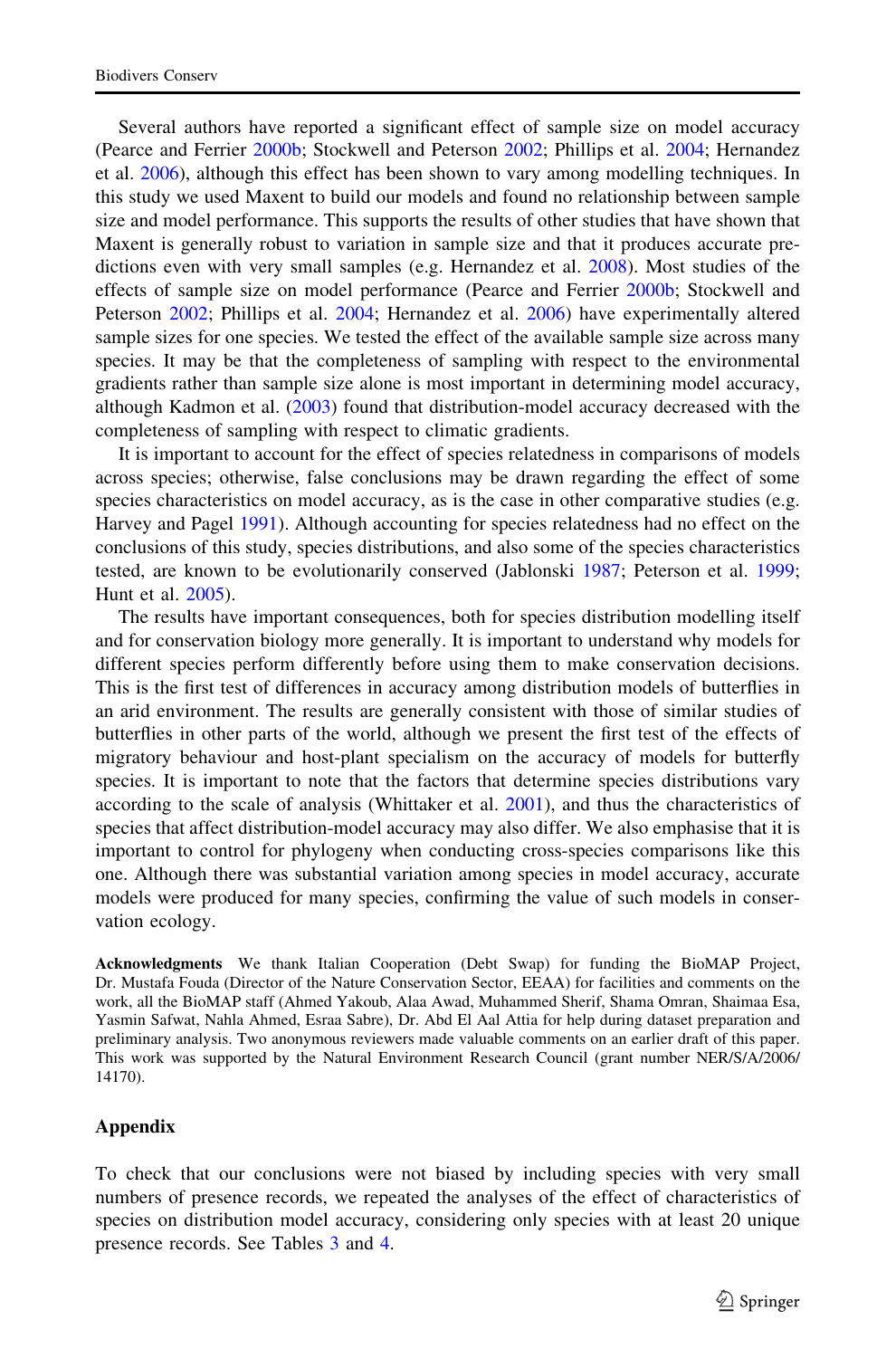<span id="page-9-0"></span>Table 3 Results of a set of general linear models testing the effect of species characteristics on the accuracy of species distribution models for 22 Egyptian butterfly species with at least 20 unique presence records, measured using the AUC statistic

| Model               | Deviance explained AIC |          | AIC difference $(\Delta_i)$ | Model weight $(w_i)$ |
|---------------------|------------------------|----------|-----------------------------|----------------------|
| $M + S + R + W$     | 59.06                  | $-47.29$ | 0.00                        | 0.202                |
| $M + R + W$         | 53.51                  | $-46.50$ | 0.79                        | 0.136                |
| $P + M + S + R + W$ | 59.72                  | $-45.65$ | 1.64                        | 0.0888               |
| $M + S + R + W + H$ | 59.07                  | $-45.3$  | 1.99                        | 0.0746               |

Characteristics tested were: the number of presence records used to build models (P), migratory behaviour (M), host-plant specificity (S), predicted range size in Egypt (R), world range size (W) and habitat tolerance (H). Candidate models were built with every possible combination of terms. These models were compared using the approach recommended by Burnham and Anderson ([2002\)](#page-10-0), by calculating AIC values for each model, the difference between the AIC for a model and the minimum AIC for all models  $(\Delta_i)$ , and model weights based on these values. We only present the best models ( $\Delta_i \le 2$ ) here

Table 4 Results of a set of general linear models testing the effect of species characteristics on the accuracy of species distribution models for 22 Egyptian butterfly species with at least 20 unique presence records, measured as the deviance explained by the models

| Model        | Deviance explained | AIC      | AIC difference $(\Delta_i)$ | Model weight $(w_i)$ |
|--------------|--------------------|----------|-----------------------------|----------------------|
| $\mathbb{R}$ | 7.25               | $-33$    | $\mathbf{0}$                | 0.0763               |
| M            | 12.93              | $-32.39$ | 0.61                        | 0.0562               |
| $R + H$      | 11.02              | $-31.91$ | 1.09                        | 0.0442               |
| $R + W$      | 10.94              | $-31.90$ | 1.10                        | 0.0440               |
| S            | 2.035              | $-31.79$ | 1.21                        | 0.0416               |
| $M + R$      | 17.13              | $-31.47$ | 1.53                        | 0.0355               |
| W            | 0.13               | $-31.38$ | 1.62                        | 0.0339               |
| P            | 0.08               | $-31.37$ | 1.63                        | 0.0338               |
| H            | 0.04               | $-31.35$ | 1.65                        | 0.0334               |
| $P + R$      | 8.05               | $-31.19$ | 1.81                        | 0.0308               |
| $S + R$      | 7.59               | $-31.09$ | 1.91                        | 0.0293               |
|              |                    |          |                             |                      |

Characteristics tested were: the number of presence records used to build models (P), migratory behaviour (M), host-plant specificity (S), predicted range size in Egypt (R), world range size (W) and habitat tolerance (H). Candidate models were built with every possible combination of terms. These models were compared using the approach recommended by Burnham and Anderson ([2002\)](#page-10-0), by calculating AIC values for each model, the difference between the AIC for a model and the minimum AIC for all models  $(\Delta_i)$ , and model weights based on these values. We only present the best models ( $\Delta_i \le 2$ ) here

# References

Arau´jo MB, Luoto M (2007) The importance of biotic interactions for modelling species distributions under climate change. Glob Ecol Biogeogr 16:743–753. doi[:10.1111/j.1466-8238.2007.00359.x](http://dx.doi.org/10.1111/j.1466-8238.2007.00359.x)

Beck J, Kitching IJ (2007) Correlates of range size and dispersal ability: a comparative analysis of sphingid moths from the Indo-Australian tropics. Glob Ecol Biogeogr 16:341–349. doi:[10.1111/j.1466-](http://dx.doi.org/10.1111/j.1466-8238.2007.00289.x) [8238.2007.00289.x](http://dx.doi.org/10.1111/j.1466-8238.2007.00289.x)

Beck J, Kitching IJ, Linsenmair KE (2006) Measuring range sizes of South-East Asian hawkmoths (Lepidoptera: Sphingidae): effects of scale, resolution and phylogeny. Glob Ecol Biogeogr 15:339–348. doi[:10.1111/j.1466-822X.2006.00230.x](http://dx.doi.org/10.1111/j.1466-822X.2006.00230.x)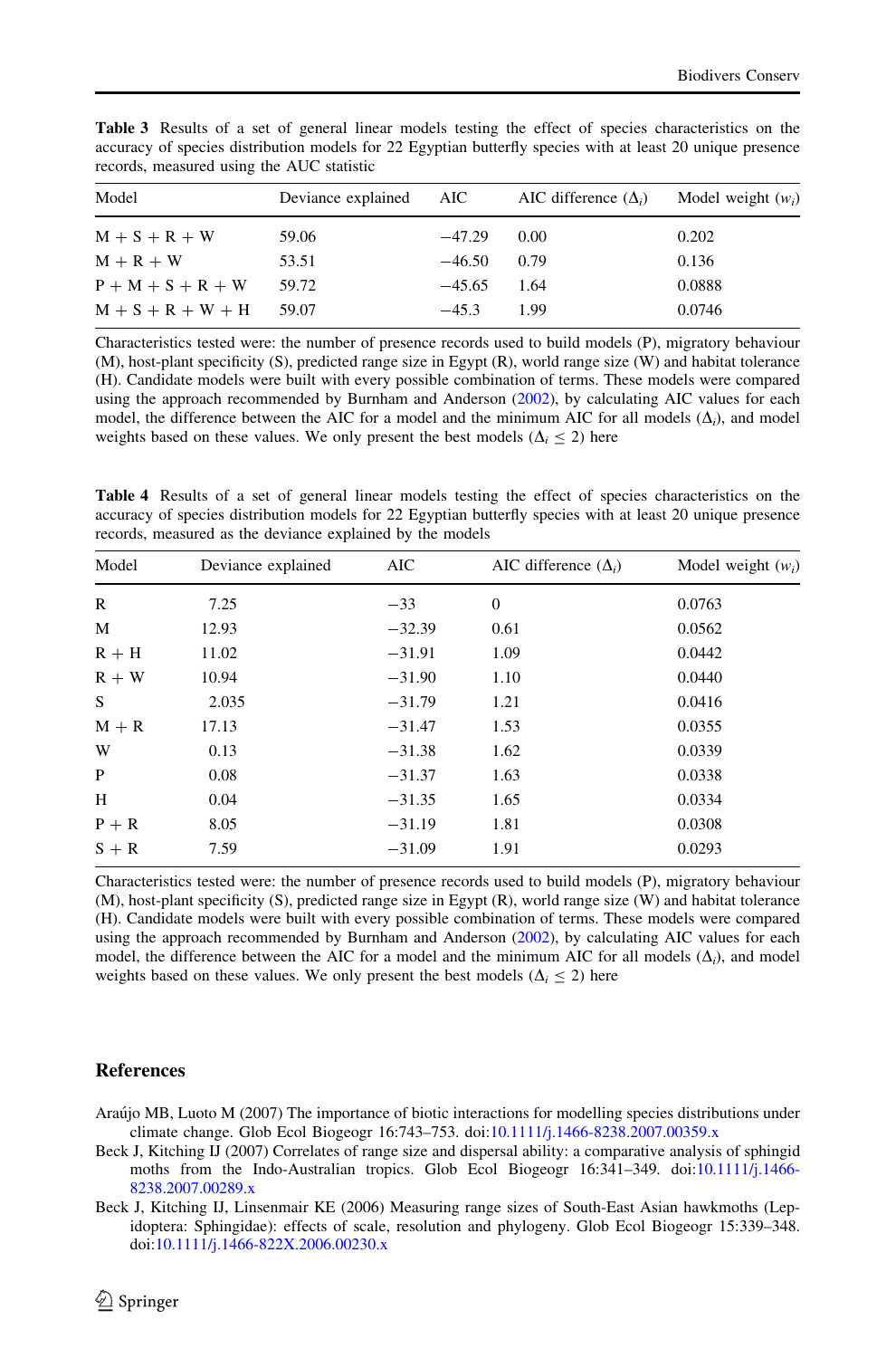- <span id="page-10-0"></span>Berg A, Gärdenfors U, von Proschwitz T (2004) Logistic regression models for predicting occurrence of terrestrial molluscs in southern Sweden—importance of environmental data quality and model complexity. Ecography 27:83–93. doi:[10.1111/j.0906-7590.2004.03553.x](http://dx.doi.org/10.1111/j.0906-7590.2004.03553.x)
- Boone RB, Krohn WB (1999) Modeling the occurrence of bird species: are the errors predictable? Ecol Appl 9:835–848. doi:[10.1890/1051-0761\(1999\)009\[0835:MTOOBS\]2.0.CO;2](http://dx.doi.org/10.1890/1051-0761(1999)009[0835:MTOOBS]2.0.CO;2)
- Braby MF, Vila R, Pierce NE (2006) Molecular phylogeny and systematics of the Pieridae (Lepidoptera: Papilionoidea): higher classification and biogeography. Zool J Linn Soc 147:238–275
- Bro-Jørgensen J (2007) The intensity of sexual selection predicts weapon size in male bovids. Evol Int J Org Evol 61:1316–1326. doi:[10.1111/j.1558-5646.2007.00111.x](http://dx.doi.org/10.1111/j.1558-5646.2007.00111.x)
- Brotons L, Thuiller W, Araújo MB et al (2004) Presence-absence versus presence-only modelling methods for predicting bird habitat suitability. Ecography 27:437–448. doi[:10.1111/j.0906-7590.2004.03764.x](http://dx.doi.org/10.1111/j.0906-7590.2004.03764.x)
- Brower AVZ (2000) Phylogenetic relationships among the Nymphalidae (Lepidoptera) inferred from partial sequences of the wingless gene. Proc R Soc Lond B Biol Sci 267:1201–1211. doi:[10.1098/rspb.](http://dx.doi.org/10.1098/rspb.2000.1129) [2000.1129](http://dx.doi.org/10.1098/rspb.2000.1129)
- Burnham KP, Anderson DR (2002) Model selection and multimodel inference: a practical informationtheoretic approach. Springer, New York
- Carrascal LM, Seoane J, Palomino D et al (2006) Species-specific features affect the ability of censusderived models to map winter avian distribution. Ecol Res 21:681–691. doi[:10.1007/s11284-](http://dx.doi.org/10.1007/s11284-006-0173-y) [006-0173-y](http://dx.doi.org/10.1007/s11284-006-0173-y)
- Elith J, Graham CH, Anderson RP et al (2006) Novel methods improve prediction of species' distributions from occurrence data. Ecography 29:129–151. doi:[10.1111/j.2006.0906-7590.04596.x](http://dx.doi.org/10.1111/j.2006.0906-7590.04596.x)
- Freitas AVL, Brown KS Jr (2004) Phylogeny of the Nymphalidae (Lepidoptera). Syst Biol 53:363–383. doi: [10.1080/10635150490445670](http://dx.doi.org/10.1080/10635150490445670)
- García-Barros E (2000) Body size, egg size, and their interspecific relationships with ecological and life history traits in butterflies (Lepidoptera: Papilionoidea, Hesperioidea). Biol J Linn Soc Lond 70:251– 284. doi:[10.1111/j.1095-8312.2000.tb00210.x](http://dx.doi.org/10.1111/j.1095-8312.2000.tb00210.x)
- Gaston KJ, Blackburn TM, Greenwood JJD et al (2000) Abundance–occupancy relationships. J Appl Ecol 37(S1):39–59. doi:[10.1046/j.1365-2664.2000.00485.x](http://dx.doi.org/10.1046/j.1365-2664.2000.00485.x)
- Gilbert F, Zalat S (2007) The butterflies of Egypt: Atlas, red data listing and conservation. BioMAP, EEAA, Cairo. Available at <http://www.nottingham.ac.uk/~plzfg/publicns.htm>
- Hansen MC, Defries RS, Townshend JRG et al (2000) Global land cover classification at 1 km spatial resolution using a classification tree approach. Int J Remote Sens 21:1331–1364. doi:[10.1080/014311](http://dx.doi.org/10.1080/014311600210209) [600210209](http://dx.doi.org/10.1080/014311600210209)
- Harvey PH, Pagel MD (1991) The comparative method in evolutionary biology. Oxford University Press, Oxford
- Hepinstall JA, Krohn WB, Sader SA (2002) Effects of niche width on the performance and agreement of avian habitat models. In: Scott JM, Heglund PJ, Morrison ML et al (eds) Predicting species occurrences: issues of accuracy and scale. Island Press, Washington
- Hernandez PA, Graham CH, Master LL et al (2006) The effect of sample size and species characteristics on performance of different species distribution modeling methods. Ecography 29:773–785. doi: [10.1111/j.0906-7590.2006.04700.x](http://dx.doi.org/10.1111/j.0906-7590.2006.04700.x)
- Hernandez PA, Franke I, Herzog SK et al (2008) Predicting species distributions in poorly-studied landscapes. Biodivers Conserv 17:1353–1366. doi[:10.1007/s10531-007-9314-z](http://dx.doi.org/10.1007/s10531-007-9314-z)
- Hijmans RJ, Cameron SE, Parra JL et al (2005) Very high resolution interpolated climate surfaces for global land areas. Int J Climatol 25:1965–1978. doi[:10.1002/joc.1276](http://dx.doi.org/10.1002/joc.1276)
- Hunt G, Roy K, Jablonski D (2005) Species-level heritability reaffirmed: a comment on ''On the heritability of geographic range sizes''. Am Nat 166:129–135. doi:[10.1086/430722](http://dx.doi.org/10.1086/430722)
- Huntley B, Green RE, Collingham YC et al (2004) The performance of models relating species geographical distributions to climate is independent of trophic level. Ecol Lett 7:417–426. doi:[10.1111/j.1461-0248.](http://dx.doi.org/10.1111/j.1461-0248.2004.00598.x) [2004.00598.x](http://dx.doi.org/10.1111/j.1461-0248.2004.00598.x)
- Jablonski D (1987) Heritability at the species level: analysis of geographic ranges of Cretaceous mollusks. Science 238:360–363. doi[:10.1126/science.238.4825.360](http://dx.doi.org/10.1126/science.238.4825.360)
- Kadmon R, Farber O, Danin A (2003) A systematic analysis of factors affecting the performance of climatic envelope models. Ecol Appl 13:853–867. doi:[10.1890/1051-0761\(2003\)013\[0853:ASAOFA\]2.0.CO;2](http://dx.doi.org/10.1890/1051-0761(2003)013[0853:ASAOFA]2.0.CO;2)
- Karl JW, Svancara LK, Heglund PJ (2002) Species commonness and the accuracy of habitat-relationship models. In: Scott JM, Heglund PJ, Morrison ML et al (eds) Predicting species occurrences: issues of accuracy and scale. Island Press, Washington
- Knouft JH, Losos JB, Glor RE et al (2006) Phylogenetic analysis of the evolution of the niche in lizards of the Anolis sagrei group. Ecology 87(S):29–38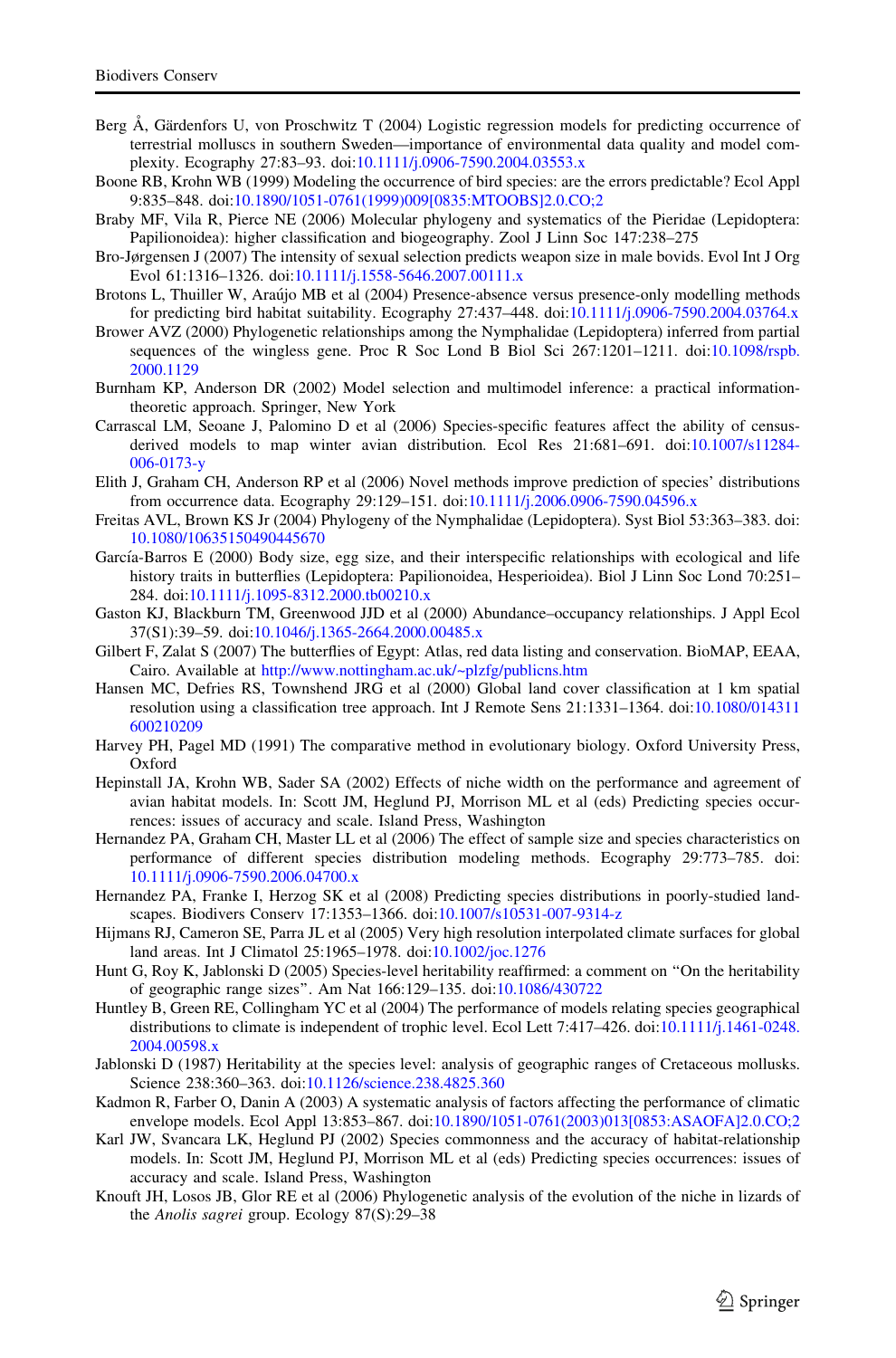- <span id="page-11-0"></span>Lobo JM, Jiménez-Valverde A, Real R (2008) AUC: a misleading measure of the performance of predictive distribution models. Glob Ecol Biogeogr 17:145–151. doi[:10.1111/j.1466-8238.2007.00358.x](http://dx.doi.org/10.1111/j.1466-8238.2007.00358.x)
- Luoto M, Pöyry J, Heikkinen RK et al (2005) Uncertainty of bioclimate envelope models based on the geographical distribution of species. Glob Ecol Biogeogr 14:575–584. doi[:10.1111/j.1466-822X.](http://dx.doi.org/10.1111/j.1466-822X.2005.00186.x) [2005.00186.x](http://dx.doi.org/10.1111/j.1466-822X.2005.00186.x)
- Maddison WP, Maddison DR (2007) Mesquite: a modular system for evolutionary analysis. Version 2.01. <http://mesquiteproject.org>
- Manel S, Dias JM, Buckton ST et al (1999) Alternative methods for predicting species distribution: an illustration with Himalayan river birds. J Appl Ecol 36:734–747. doi[:10.1046/j.1365-2664.1999.](http://dx.doi.org/10.1046/j.1365-2664.1999.00440.x)  $00440 x$
- Marmion M, Luoto M, Heikkinen RK, Thuiller W (2008) The performance of state-of-the-art modelling techniques depends on geographical distribution of species. Ecol Modell. doi[:10.1016/j.ecolmodel.](http://dx.doi.org/10.1016/j.ecolmodel.2008.10.019) [2008.10.019](http://dx.doi.org/10.1016/j.ecolmodel.2008.10.019)
- Martins EP (2004) COMPARE, version 4.6b. Computer programs for the statistical analysis of comparative data. <http://compare.bio.indiana.edu/>
- McPherson JM, Jetz W (2007) Effects of species' ecology on the accuracy of distribution models. Ecography 30:135–151
- McPherson JM, Jetz W, Rogers DJ (2004) The effects of species' range sizes on the accuracy of distribution models: ecological phenomenon or statistical artefact? J Appl Ecol 41:811–823. doi:[10.1111/](http://dx.doi.org/10.1111/j.0021-8901.2004.00943.x) [j.0021-8901.2004.00943.x](http://dx.doi.org/10.1111/j.0021-8901.2004.00943.x)
- Mitchell MS, Lancia RA, Gerwin JA (2001) Using landscape-level data to predict the distribution of birds on a managed forest: effects of scale. Ecol Appl 11:1692–1708. doi:[10.1890/1051-0761\(2001\)011](http://dx.doi.org/10.1890/1051-0761(2001)011[1692:ULLDTP]2.0.CO;2) [\[1692:ULLDTP\]2.0.CO;2](http://dx.doi.org/10.1890/1051-0761(2001)011[1692:ULLDTP]2.0.CO;2)
- Newbold T, Gilbert F, Zalat S et al (2009) Climate-based models of spatial patterns of species richness in Egypt's butterfly and mammal fauna. J Biogeogr (in press)
- Page RDM (1996) Treeview: an application to display phylogenetic trees on personal computers. Comput Appl Biosci 12:357–358
- Pearce J, Ferrier S (2000a) Evaluating the predictive performance of habitat models developed using logistic regression. Ecol Modell 133:225–245. doi[:10.1016/S0304-3800\(00\)00322-7](http://dx.doi.org/10.1016/S0304-3800(00)00322-7)
- Pearce J, Ferrier S (2000b) An evaluation of alternative algorithms for fitting species distribution models using logistic regression. Ecol Modell 128:127–147. doi[:10.1016/S0304-3800\(99\)00227-6](http://dx.doi.org/10.1016/S0304-3800(99)00227-6)
- Pearce J, Ferrier S, Scotts D (2001) An evaluation of the predictive performance of distributional models for flora and fauna in north-east New South Wales. J Environ Manage 62:171-184. doi:[10.1006/jema.](http://dx.doi.org/10.1006/jema.2001.0425) [2001.0425](http://dx.doi.org/10.1006/jema.2001.0425)
- Pech P, Fric Z, Konvička M et al (2004) Phylogeny of *Maculinea* blues (Lepidoptera: Lycaenidae) based on morphological and ecological characters: evolution of parasitic myrmecophily. Cladistics 20:362–375. doi[:10.1111/j.1096-0031.2004.00031.x](http://dx.doi.org/10.1111/j.1096-0031.2004.00031.x)
- Peterson AT, Soberón J, Sánchez-Cordero V (1999) Conservatism of ecological niches in evolutionary time. Science 285:1265–1267. doi[:10.1126/science.285.5431.1265](http://dx.doi.org/10.1126/science.285.5431.1265)
- Phillips SJ, Dudík M, Schapire RE (2004) A maximum entropy approach to species distribution modeling. In: Proceedings of the 21st International Conference on Machine Learning. ACM Press, New York
- Phillips SJ, Anderson RP, Schapire RE (2006) Maximum entropy modeling of species geographic distributions. Ecol Modell 190:231–259. doi:[10.1016/j.ecolmodel.2005.03.026](http://dx.doi.org/10.1016/j.ecolmodel.2005.03.026)
- Pierce NE, Braby MF, Heath A et al (2002) The ecology and evolution of ant association in the Lycaenidae (Lepidoptera). Annu Rev Entomol 47:733–771. doi[:10.1146/annurev.ento.47.091201.145257](http://dx.doi.org/10.1146/annurev.ento.47.091201.145257)
- Pollock DD, Watt WB, Rashbrook VK et al (1998) Molecular phylogeny for Colias butterflies and their relatives (Lepidoptera : Pieridae). Ann Entomol Soc Am 91:524–531
- Pöyry J, Luoto M, Heikkinen RK et al (2008) Species traits are associated with the quality of bioclimatic models. Glob Ecol Biogeogr 17:403–414. doi:[10.1111/j.1466-8238.2007.00373.x](http://dx.doi.org/10.1111/j.1466-8238.2007.00373.x)
- Quinn RM, Gaston KJ, Roy DB (1998) Coincidence in the distributions of butterflies and their foodplants. Ecography 21:279–288. doi[:10.1111/j.1600-0587.1998.tb00565.x](http://dx.doi.org/10.1111/j.1600-0587.1998.tb00565.x)
- R Development Core Team (2004) R: a language and environment for statistical computing. R Foundation for Statistical Computing, Vienna
- Segurado P, Araújo MB (2004) An evaluation of methods for modelling species distributions. J Biogeogr 31:1555–1568. doi:[10.1111/j.1365-2699.2004.01076.x](http://dx.doi.org/10.1111/j.1365-2699.2004.01076.x)
- Seoane J, Carrascal LM, Alonso CL et al (2005) Species-specific traits associated to prediction errors in bird habitat suitability modelling. Ecol Modell 185:299–308. doi:[10.1016/j.ecolmodel.2004.12.012](http://dx.doi.org/10.1016/j.ecolmodel.2004.12.012)
- Stockwell DRB, Peterson AT (2002) Effects of sample size on accuracy of species distribution models. Ecol Modell 148:1–13. doi:[10.1016/S0304-3800\(01\)00388-X](http://dx.doi.org/10.1016/S0304-3800(01)00388-X)